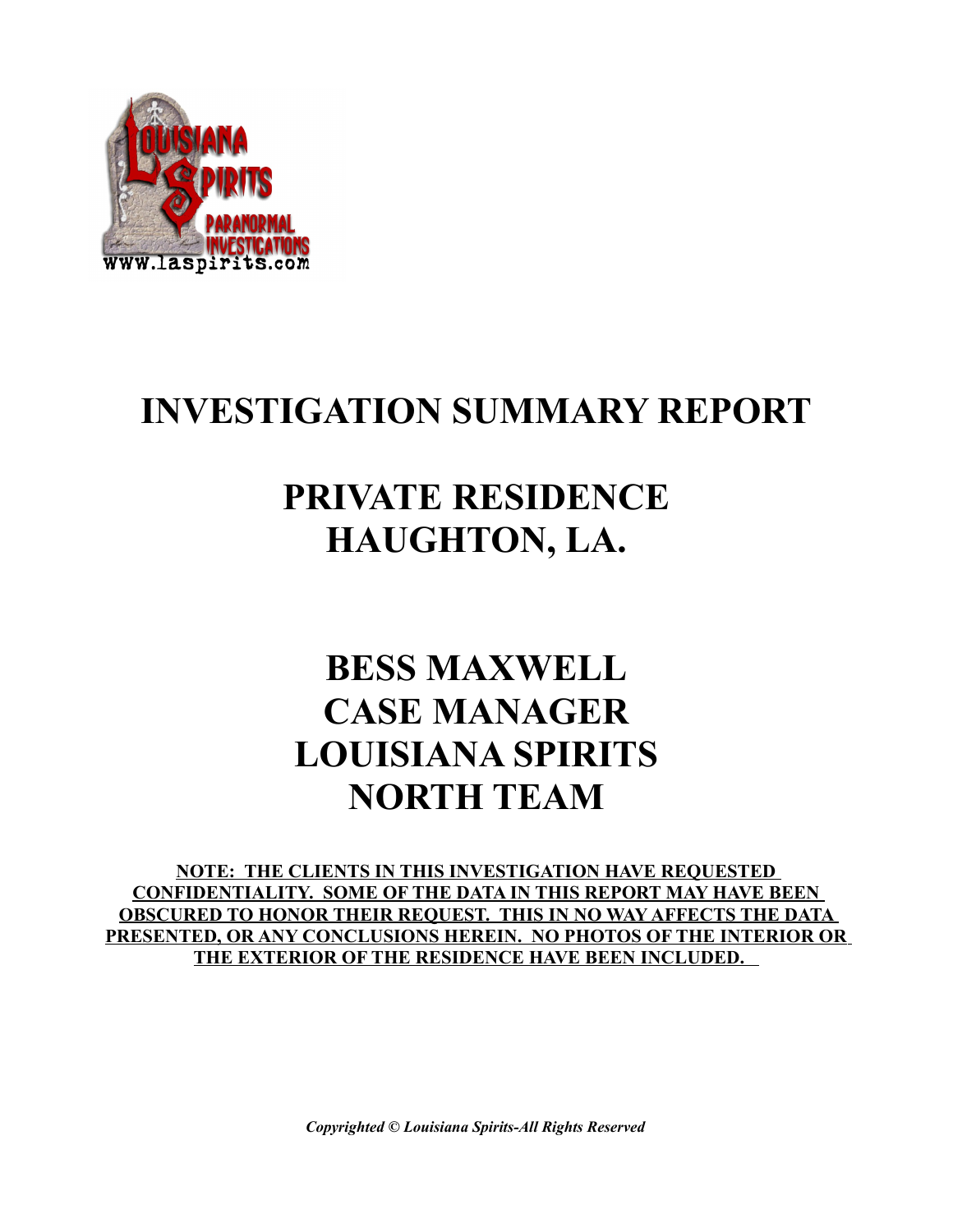# **HISTORY**

The clients are the second family to own the residence, which is of recent vintage.

## **EXPERIENCES**

The clients have had experiences since moving in. These seem to center around noises with no one in the area where the noises seem to come from. Some objects have been moved when no one in the family recalls moving them.

## **INVESTIGATION**

DATE OF INVESTIGATION: September 17<sup>th</sup>, 2016

PARTICIPANTS: BESS MAXWELL, CONNIE WILLIAMSON, KIRK CORMIER, JOHN COMBS, AND SUSAN COLEMAN

EQUIPMENT: Digital Cameras, Infrared cameras and DVR system, Digital audio recorders, Ion Counters, P-SB7 Spirit Box, Infra-sound detection equipment, Digital thermometers, Various EMF meters including Tri-Fields and Rempod, Motion detectors including geophone and laser grid systems, Ovilus interactive voice communications device, and PEAR REG-1 units for the detection of anomalous human consciousness with software on Hewlett-Packard computers.

INVESTIGATION: At the time and places tested, no anomalous photos were taken. Two anomalous clips of light were noted on video that were not readily explainable to those there at time of recording. Nothing unusual was detected by laser grid or geophone. No high EMF fields from AC current were found in any location likely to result in prolonged exposure, although there are some areas of high EMF fields from wiring. No anomalous hot spots or cold spots were noted. No anomalous motions were noted. One shadow figure was noted in thr hallway. Three standard EVP clips were recorded. No EVP clips formed by the P-SB7 were noted. The consciousness testing was strong, and consistent in many areas.

#### PERSONAL EXPERIENCES

SUSAN COLEMAN noted a shadow figure cross the hallway. No one was in that area at that time.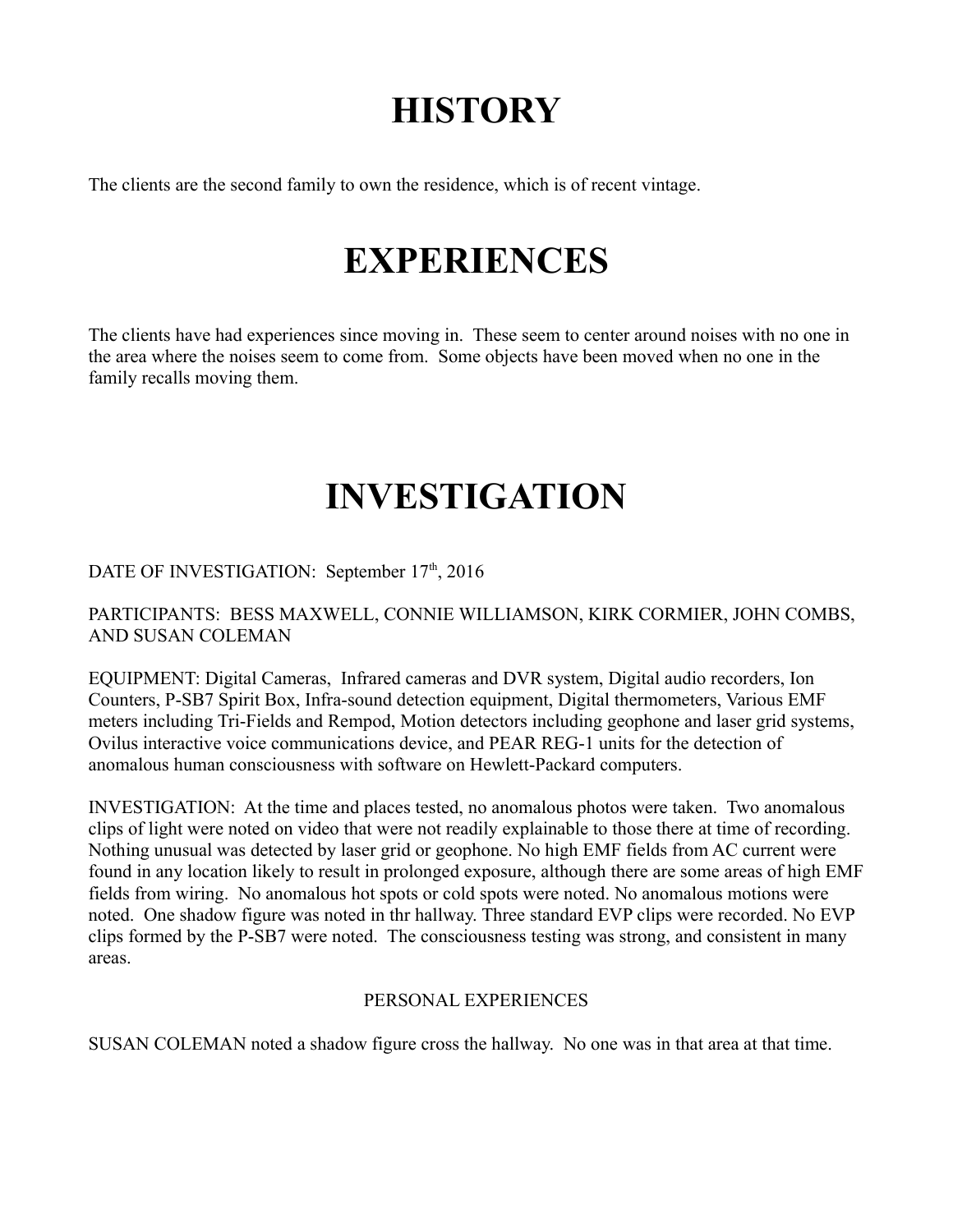### **PART ONE - AUDIO THE MODEL P-SB7 SPIRIT BOX**

**This device utilizes a milli-second adjustable forward or reverse sweep technique coupled with a white noise distribution between frequency steps. This is designed to add ambient sound energy for the production of real time EVP, allowing for instant feedback in communications attempts. See item 16 in "General Parameters of the EVP Phenomenon".** 

#### **NO AUDIO CLIPS WERE OBTAINED ON THE P-SB7.**

#### **STANDARD EVP AUDIO, WITH NO INTENTIONALLY ADDED ENERGY SOURCE**

**CLIP ONE: Kirk Cormier and Bess Maxwel were in the master bedroom, and recorded a clip of animal-like sound, specifically the sound of a duck quacking in the room. The sound sound not heard at time of recording.**

**CLIP TWO: Consistent with client claims, the distinct sound of a loud crack was recorded in the living room, empty at the time. No natural cause could be found.**

**CLIP THREE: At the time Susan Coleman saw the shadow in the hallway, a human voice, mumbled and unclear of meaning, was recorded. This voice was not heard at time of recording.**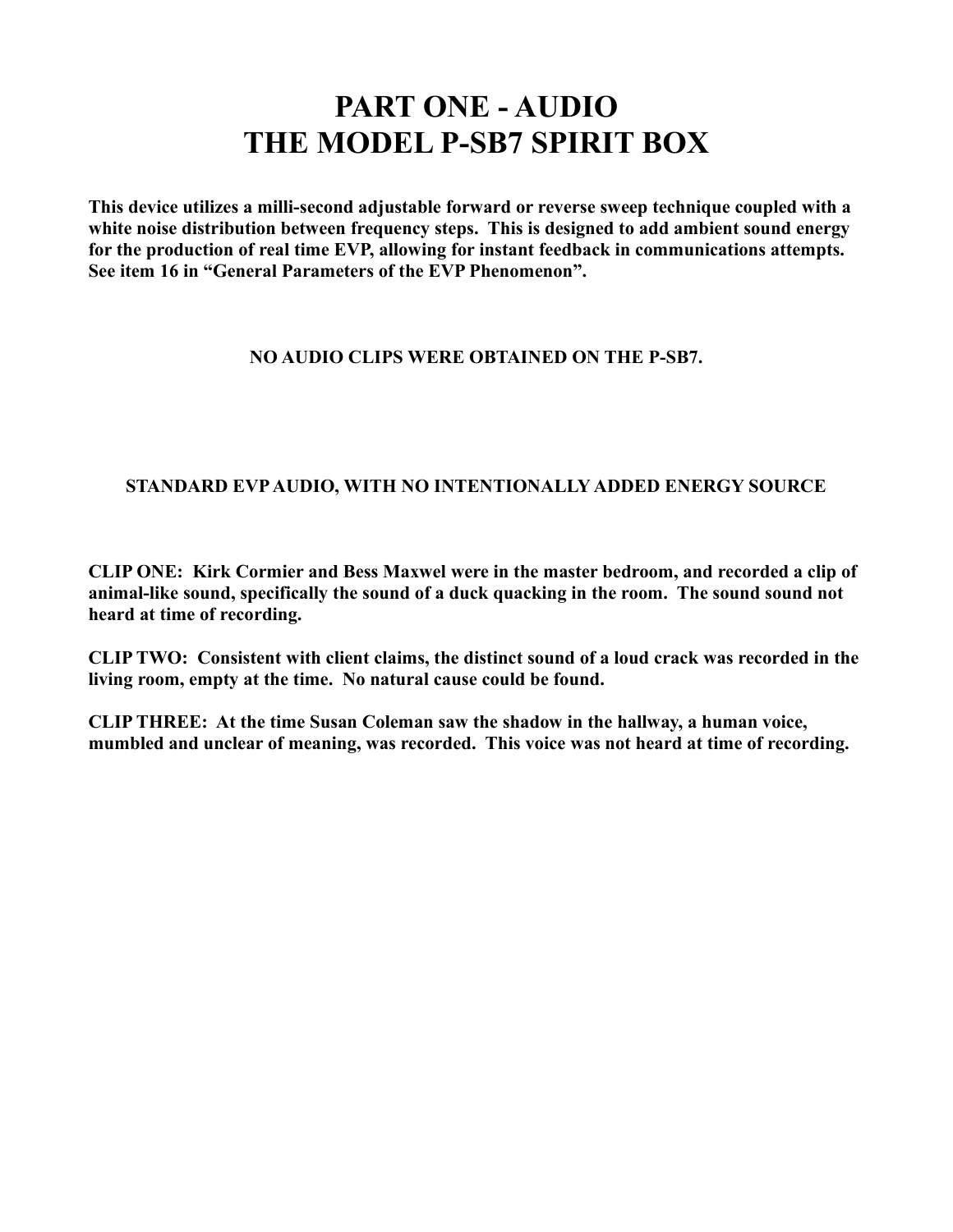### **PART TWO Consciousness Detection**

This type of testing is passive in nature and designed to detect, through the quantum tunneling method, the probability that a human type consciousness may be present affecting the REG-1 units, when all incarnate consciousness has been removed from the areas of testing.. The minimum reporting standard for this type testing is p< .05, with p (probability) representing the chance that the event could be the result of chance alone in the probability distribution. Thus, the probability of an anomaly is 95% per test, or greater, to be considered statistically significant. We then compute the probability that all tests are false, that is, that none of the tests indicate an anomaly.

A total of 20 tests were run in all areas. At the minimum reporting standard of .05, we would expect to receive a total of 1.0 positives due to chance alone affecting the probability distribution, resulting in 1.0 false positives for the human consciousness being the cause.  $(20x.05=1.0)$  The actual mean score for the 20 positive tests was  $p < .026150$ . The correction for the number of expected false positives would be 20 x  $.026150 = .52$  false positives, less than 1. As noted, we received 10 positives, much greater then the mathematically expected 1 if only chance were involved, and at the minimum standard, and less than 1 at the reported average standard.

After the room designation, the number or alpha character designates the test number or sequence in that room, on that particular testing computer.

EXAMPLE: BRThree1 Bedroom number three, test number one.

The test scores are as follows:

#### **COMPUTER 1**

| Living Room 2     | $z = 2.590$ | p<.004799   |
|-------------------|-------------|-------------|
| Living Room 4     | $z = 2.199$ | p < .013939 |
| Kitchen 3         | $z = 2.287$ | p<.011097   |
| <b>COMPUTER 4</b> |             |             |
| Bedroom One 1     | $z=1.887$   | p<.029580   |
| Bedroom One 3     | $z=1.995$   | p<.023021   |
| Bedroom Three 3   | $z=1.681$   | p<.046381   |
| Bedroom Three 4   | $z = 2.075$ | p <. 018993 |
| <b>COMPUTER 8</b> |             |             |
| Bedroom Two 1     | $z=1.660$   | p<.048457   |
| Bedroom Two 2     | $z=1.682$   | p<.046284   |
| Bedroom Two 4     | $z = 2.076$ | p<.018947   |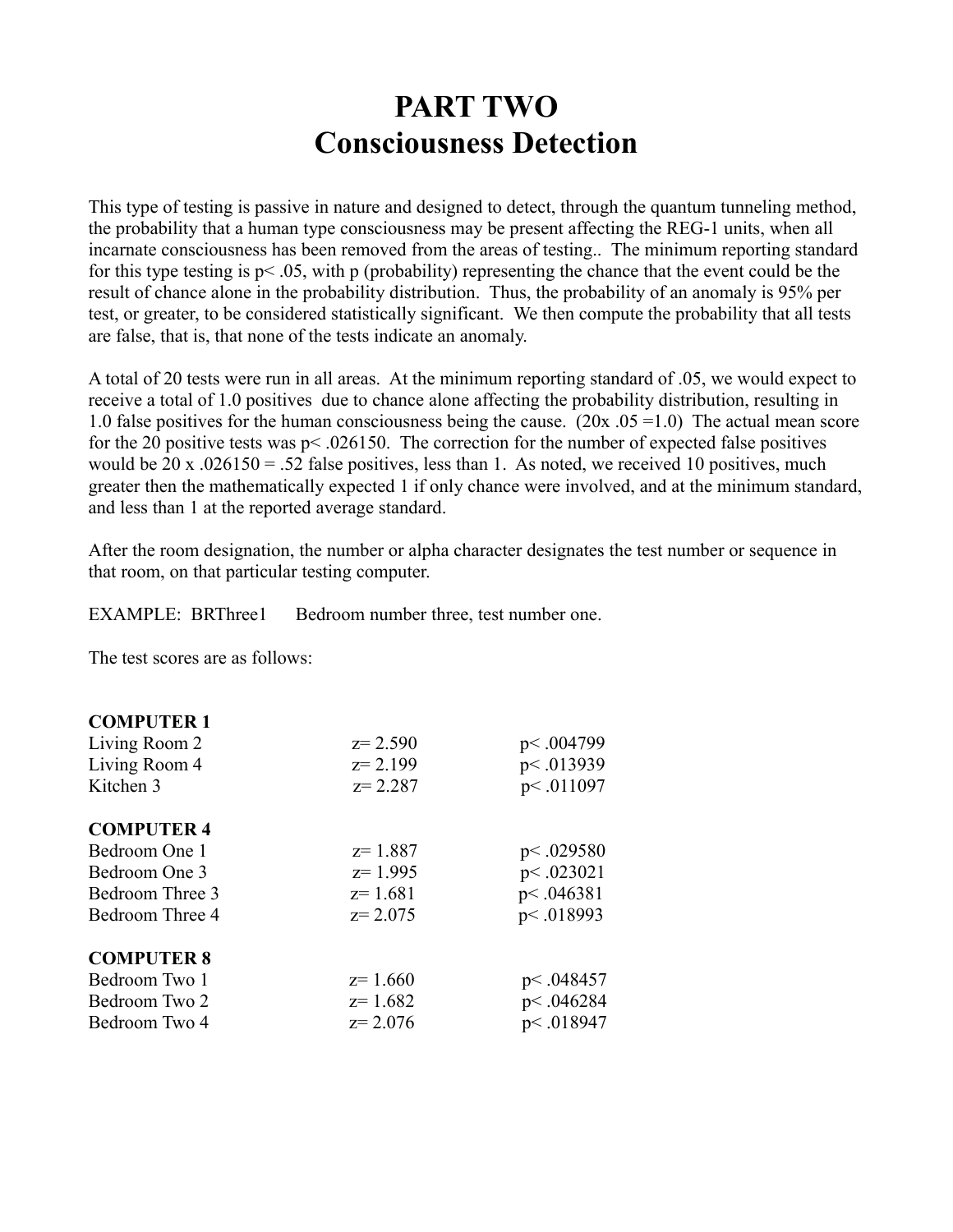The probability that these 10 tests are all false positives, due to chance alone in the probability distributions, and not indicative of human consciousness interaction when none incarnate was present to do so, through quantum tunneling is:

#### **PROBABILITY**

### **.0000000000000000189**

#### **ANOTHER WAY OF EXPRESSING THIS NUMBER IS**

**1.89 X 10 TO THE MINUS 17th POWER**

## **END PART TWO**